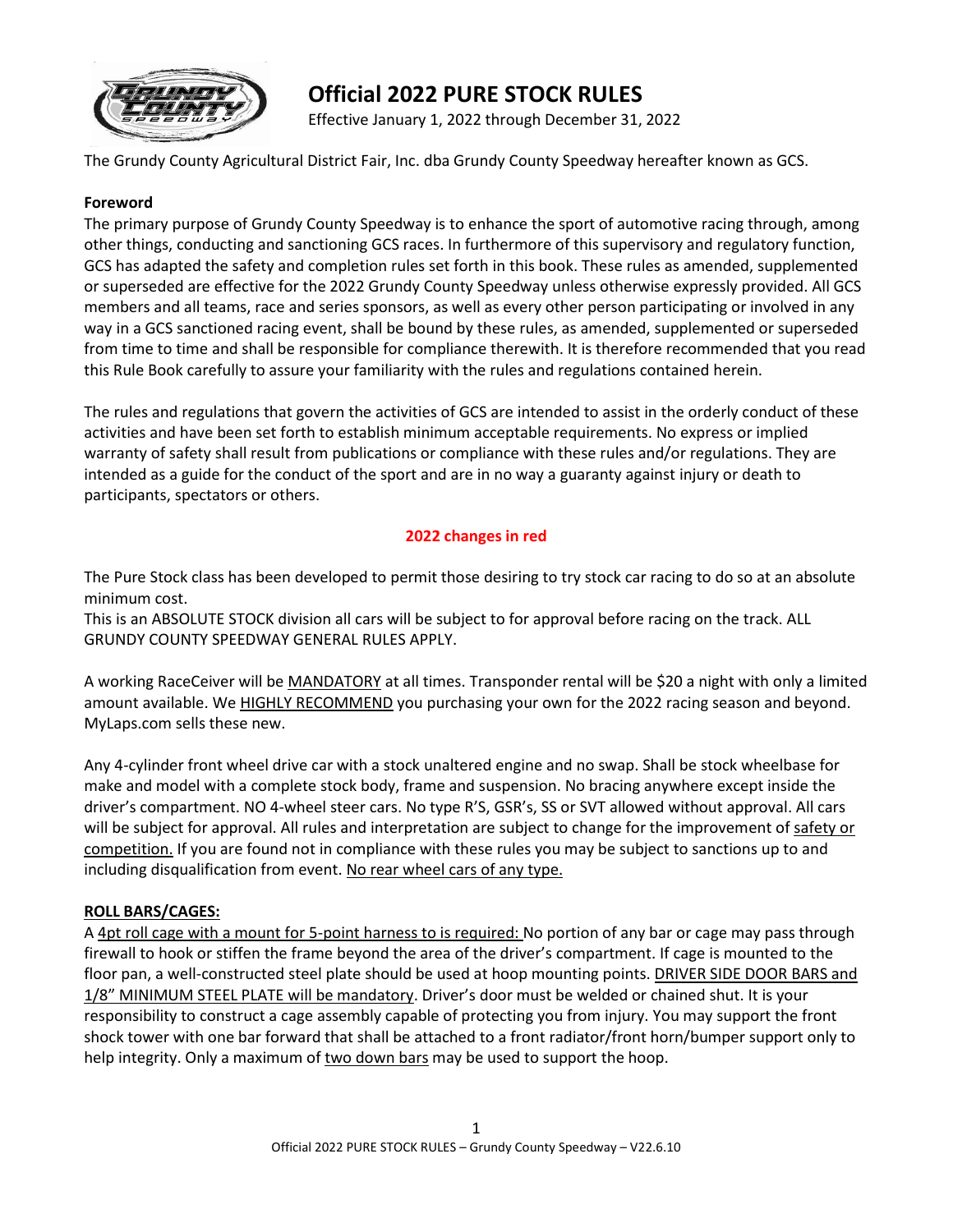#### **TIRES/WHEELS:**

Wheel sizes 13"- 15". Tire width 165-215 and 60-75 series only. Tread wear rating of 380 or more. Shaving tires is allowed. All wheels must be same rim size, but different tread width and series can be used for staggering purposes. Steel or (stock for your model) aluminum rims allowed. Steel safety racing rims (all 4 corners) optional, but can ONLY be a 4-inch back space. Max rim width 7". Over-sized lug nuts mandatory and threads must be visible outside the nut. No spacers allowed. No modifications to rims or stud sizes.

#### **FUEL TANK:**

If stock tank is ahead of rear axle it may remain in place. If located behind rear axle it must be replaced with a fuel cell or boat tank (maximum 8 gallons). The Tank must be securely fastened to the floor. Tanks must not be mounted within 10" of the rear panel or extend beyond the frame rails. Cells required on wagons. Cars equipped with electric fuel pumps must install a toggle switch clearly marked at the base of the drivers "A" pillar. No fuel lines inside the car. Steel lines must fit tight against bottom of floor pan. Use high pressure fuel hose at ends for final connections. No racing fuel allowed or aftermarket fuel additives. Only 93 octane or lower only. Stock fuel pressure regulators only.

#### **BODY:**

Complete removal of all interior flammable materials. All glass except windshield removed. Lexan windshield approved. If you have a screen you must have minimum 3 support bars for protection of debris. Air-conditioner compressors, smog pumps, excess wiring and heaters may be removed but holes in dash must be covered. After-market gauges may be installed. A single plane rear spoiler with a maximum height of 5" is allowed.

#### **SEAT & BELTS:**

Seat must be securely fastened to chassis and head area on back of seat must be braced to roll cage. Racing seat allowed. 5-point harness in good condition (maximum 6 years old) is required and must be bolted to floor or cage with plates with min. grade 5 bolts, nuts and washers. Window net required, and must be up and latched any time car is on track.

#### **ENGINE:**

Complete stock motor-no modifications. An aftermarket air cleaner MUST BE APPROVED. Stock intake manifolds with stock untouched throttle body for that motor. Stock compression for the engine model with 6 hits from techs compression gauge or put on the whistler. Any compression infractions over 10 lbs on the gauge will be required to add 100lb increments to the required weight adding location which is the passenger seat center floor board. No adjustable timing gears. The ECU can be altered to raise rev limiters no higher than 8500 RPM; you may also delete any sensor. The maximum HP will not exceed 185HP, unless approved by tech official and subjected to weight penalty.

#### **WEIGHT:**

Any infractions will be subject to add weight in which will be secured on the passenger seat center floor board or tech discretion. Weight ballasts can be used to modify set-up for cornering. 1.5 & under non v-tec SOHC 2200 lbs 120 hp & less. 1.6 SOHC v-tec must weigh 2375 lbs 1.6 DOHC v-tec must weigh 2450 lbs 1.8, 1.9, 2.0, 2.2 SOHC must weigh at least 2375 lbs 1.8 & 1.9 DOHC must weigh 2450 lbs 2.0 DOHC must weigh 2425 lbs 2.2 DOHC cams must weigh 2450 lbs 2.3 DOHC must weigh 2500 lbs 2.4 DOHC must weigh 2525 lbs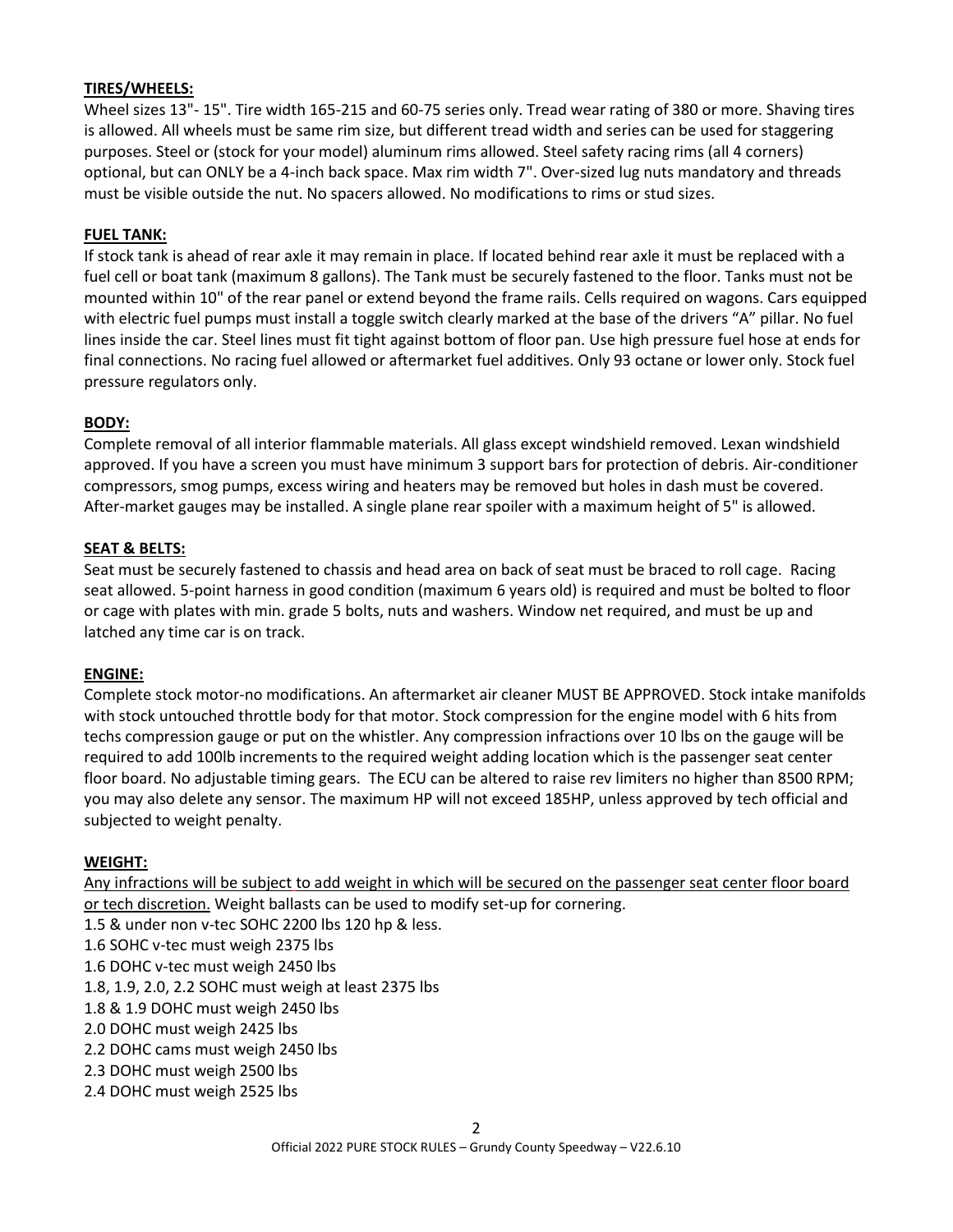2.0 or greater v-tec must weigh 2600 lbs. (possible v-tec dis-engaged)

Visitors from other tracks with lower weight rules, please scroll to bottom of the rules section.

# **Updated Lead Rule**

**All added weight must be solid LEAD, no tungsten. Must also be painted WHITE with car numbers written on and stamped into weights. All lead must be mounted in place with minimum 1/2 inch grade 8 bolts or 1/2 threaded rod and secured with nylock nuts or must be double nutted. There is a \$10 per pound fine for any lead that is mounted loose or falls off car on track at any time for the team. Cars may not be able to pass tech if numbers are not written and stamped on weights and painted white.**

# **TRANS & REAR AXLE:**

Stock, un-modified transmission and transaxle as manufactured with all working forward and reverse gears, no light weight clutches or performance flywheels. There must be a panel or inspection hole in the transmission for inspection. No traction devices. NO LSD TRANS

# **BRAKES:**

All brakes must work for every wheel. No type of proportioning of any type only stock. No single line per wheel master cylinders or proportioning. Ask if unsure.

# **BATTERY:**

Battery may be relocated from under the hood to behind the driver seat and in front of rear axle but must be secured and covered.

# **EXHAUST:**

Cheap stock tubular headers allowed and MUST BE APPROVED. Exhaust must exit behind driver under car. There is a maximum 3 inch inside diameter for the exhaust.

# **COOLING:**

Any stock radiator allowed, and cheap aftermarket aluminum racing radiator that costs no more than \$125 MUST BE APPROVED BY TECH OFFICIAL BEFORE USING AT THE RACE TRACK.

Only the use of water for coolant will be allowed with a fan and shroud mandatory. Over-flow container under the hood. NO ANTI-FREEZE ALLOWED

# **BUMPERS:**

Front bumpers may be a single bar to a hoop to the front horn only. Which also means core support can be attached and modified to run any stock radiator or approved aluminum radiator.

# **M ISC:**

Helmet- Snell SA 2010 or newer is mandatory and is for your own safety. Fire retardant driving suit, eye protection and gloves are mandatory. Head, neck restraints and fire proof shoes highly recommended. Tow hooks must be on car front and back before racing each night.

One rear view mirror mounted in the center of car, & one left side mirror will be allowed.

Rookie drivers can request to use two-way radios as a safety precaution. They must use the Legend Plus RaceCeiver. This will be on a case by case basis. If you are in the fast heat and winning races, you don't need them. If you are in the way and a second off the pace, you might.

# **SPRINGS & SUSPENSION:**